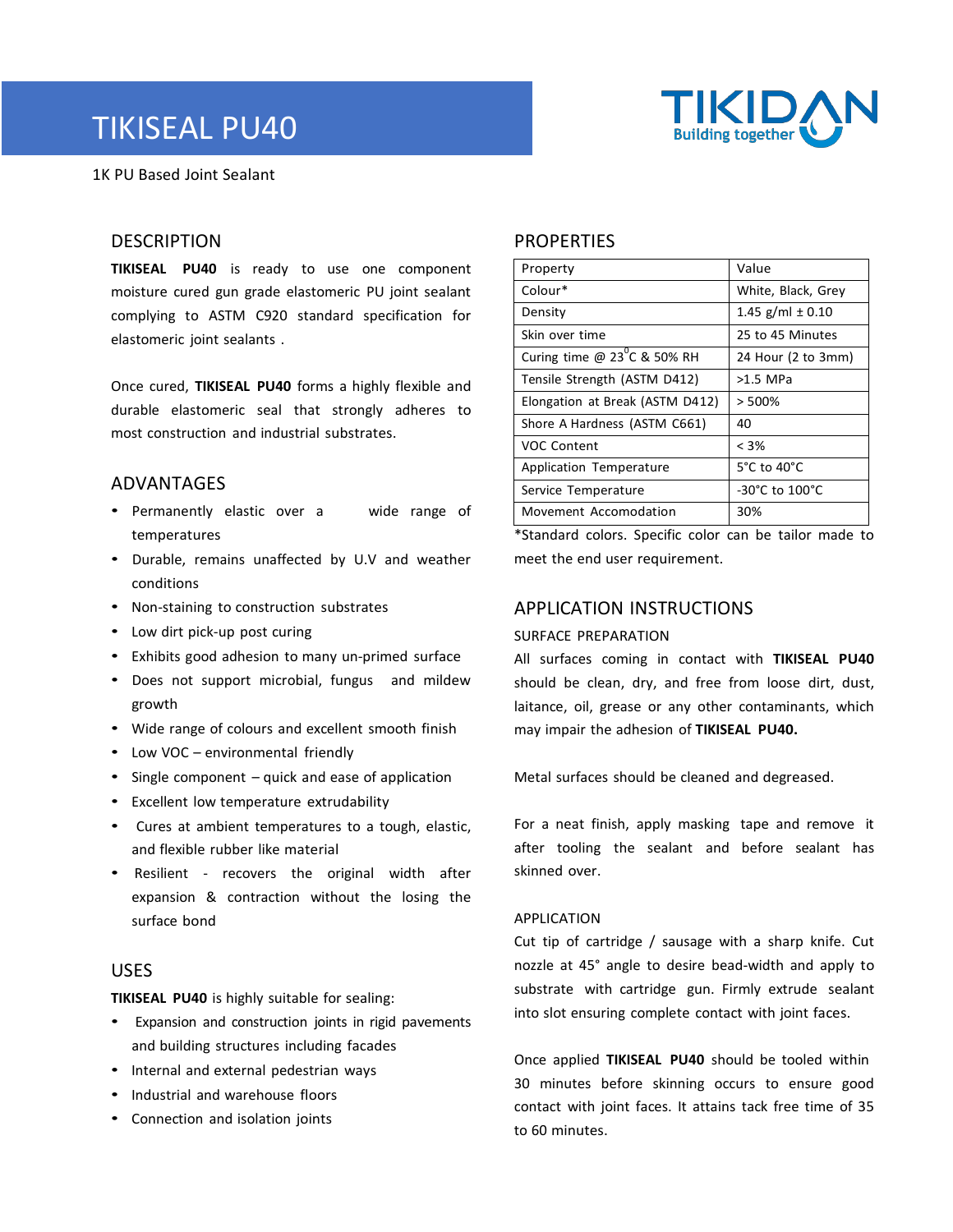

Uncured sealant can be cleaned up with mineral spirits. Use approved backing material for joints over 10mm deep.

#### **COVERAGE**

The number of running meter work done in 600ml sausage of **TIKISEAL PU40 sealant**, can be calculated by following formula: -

$$
L = 600 / (W \times D)
$$

Where,

L = Length of the joint in linear running meter W= Width of the joint in mm.

D = Depth of the joint in mm.

GUIDE TO **TIKISEAL PU40** COVERAGE\* (per pack size of 600ml sausage)

| Joint Size, mm | Estimated Length |
|----------------|------------------|
| 6 x 6          | 17.2 meter       |
| $10 \times 10$ | 6.8 meter        |
| $20 \times 10$ | 3.5 meter        |

\*Coverage is approximate and it depends upon the site conditions and surface porosity at the time of application

#### PAINTING

**TIKISEAL PU40** is compatible and can be overcoated with many conventional water based paints, but prior trial for checking the compatibility of water based paints is recommended.

For overcoating with alkyd paints, use of suitable water based undercoat is recommended.

Paint Type : Suitability\*

- Water based emulsion paint : OK
- Water based primer sealer : OK
- Water based undercoat : OK
- Water based top coat : OK
- Alkyd resin paint: Use water based undercoat first
- Traditional solvented paint: Use water based undercoat first
- Traditional oil based paint : Use water based undercoat first
- Traditional exterior paint: Use water based gloss paint as undercoat first
- Cellulose based auto paint : OK
- PU based auto paint : OK

\*Compatibility data is based on trials carried in inhouse laboratory under ideal condition. Carrying of pre-liminary trials at site is recommended.

#### LIMITATION

- **TIKISEAL PU40** is not suitable for use in areas having pool of chlorinated water or salt water, such as swimming pools, spas, etc.
- **TIKISEAL PU40** is not compatible with PE, PP, Teflon, Neoprene and bituminous surfaces.
- TIKISEAL PU40 is not suitable for use in glazing applications.
- **TIKISEAL PU40** should not be overcoated with alkyd resin paint, as it inhibits the curing of the alkyd paint.

#### SUPPLY

**TIKISEAL PU40** is supplied in 600ml Aluminium foil sausage (20 no.s packed in 1 box) and in 310ml plastic cartridge (25 no.s packed in 1 box).

#### STORAGE

**TIKISEAL PU40** must be stored above 5°C. Store in a dry and cool place with temperature below 30°C under the shed and protect from extremes of temperature.